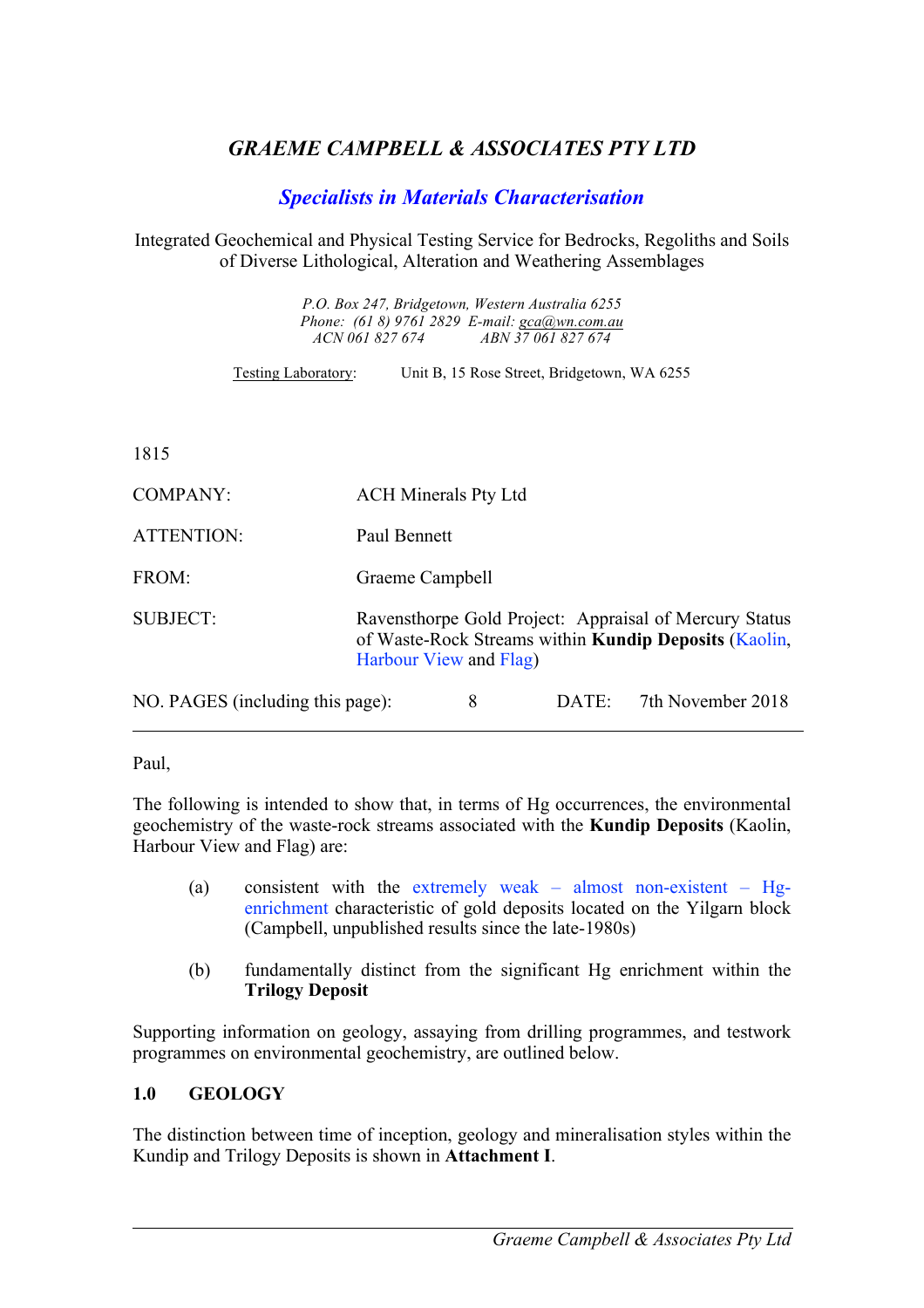In essence, the geology, mineralogy and composition – including  $He$  status – of the ores and country rocks for the Kundip and Trilogy Deposits are fundamentally different.

# **2.0 DRILLING ASSAYS**

A review of assays of waste rock from drilling programmes for the Kundip Deposits is the subject of the GCA (2018) report:

• Graeme Campbell & Associates Pty Ltd, 2018, "Ravensthorpe Gold Project: Review of Assays from Geological Database in Conjunction with Historic GCA-Reports – Geochemical Character of Mining / Processing Streams and Implications for Mine-Waste, LG-Ore and Tailings Management (Harbour View, Flag, and Kaolin Deposits", unpublished report prepared for ACH Minerals Pty Ltd

Across all Deposits (Kaolin, Harbour View and Flag), the Hg content was less than the detection-limit of 1 mg/kg for 222 assayed samples comprising:

- 91 samples from the Oxide-Waste-Zone
- 35 samples from the Transition-Waste-Zone
- 83 samples from the Fresh-Waste-Zone
- 2 samples of LG-Oxide-Ore
- 4 samples of LG-Transition-Ore
- 7 samples of LG-Fresh-Ore

Although S and multi-element assays for 1,073 samples were reviewed in the GCA (2018) investigation, only 222 were assayed for Hg, since Hg is not a feature of Kundip geochemistry for exploration and ore-delineation purposes.

Typically, Hg contents within, and often well within, the sub-mg/kg range are recorded for mine-waste streams produced at local gold mines – the above Hg assays for the Kundip Deposits are, in this regard, simply "more of the same" for a typical WA goldmine.

## **3.0 ENVIRONMENTAL GEOCHEMISTRY INVESTIGATIONS**

#### **3.1 Waste Rock & LG-Ores**

Earlier geochemical testing of mine-waste and LG-ore samples from the Harbour View Deposit forms the subject of the GCA (2004) report:

• Graeme Campbell & Associates Pty Ltd, 2004, "Kundip & Trilogy Projects: Geochemical Characterisation of Mine-Waste Samples – Implications for Mine-Waste Management", unpublished report prepared for Tectonic Resources NL

Of the 3 samples of mine-waste and 3 samples of LG-ores tested, all samples, but one, had Hg contents less than 0.1 mg/kg; for two samples, the Hg contents were less than the detection-limit of 0.01 mg/kg. The LG-Transition-Ore sample had a Hg content of 0.18 mg/kg.

The results from the GCA (2004) study are therefore below, or close to, the Hg contents typically recorded for soils, regoliths and bedrocks derived from unmineralised terrain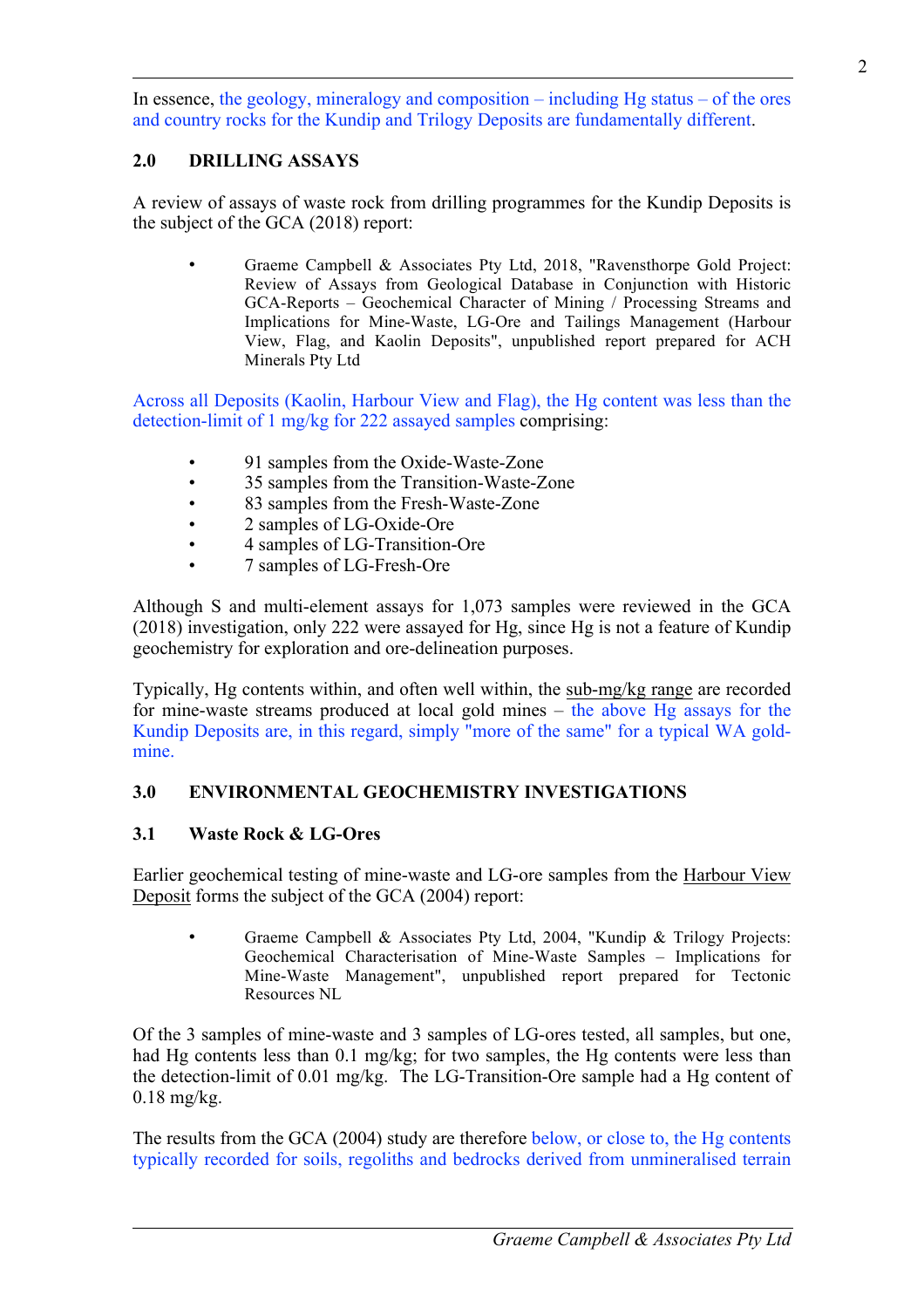(Bowen 1979).1

#### **3.2 Tailings**

#### 3.2.1 Historical Testing

Earlier geochemical testing of process-tailings samples forms the subject of the GCA (2005) report:

• Graeme Campbell & Associates Pty Ltd, 2005, "Phillips River Project: Geochemical Characterisation of Process-Tailings-Slurry Samples – Implications for Process-Tailings Management", unpublished report prepared for Tectonic Resources NL

The Oxide-Ore-Tailings-Solids sample had a Hg content of 0.82 mg/kg, and the Primary-Ore-Tailings-Solids sample had a Hg content of 0.09 mg/kg.

#### 3.2.2 Testing Currently In-Hand

A programme of geochemical testing is currently in hand for samples of processtailings to be produced during the Project; testing is well advanced for the Oxide-Ore-Tailings-Solids sample, though yet to commence for the Primary-Ore-Tailings-Solids sample (pending generation from metallurgical investigations).

The Hg content of the Oxide-Ore-Tailings-Solids sample is less than the detection-limit of 0.01 mg/kg.

The Hg concentration in the corresponding Oxide-Ore-Tailings-Slurry-Water sample was less than the detection-limit of  $10 \mu g/L$ , where the latter reflects reduced assaying sensitivity, due to the TDS (Total-Dissolved-Solids) value of 13,000 mg/L.<sup>2</sup>

Importantly, the process-tailings streams – both Oxide-Ore-Tailings and Primary-Ore-Tailings – to be produced during the Project will be subjected to cyanide destruction prior to discharge to the tailings-storage facility (TSF). In addition to removing soluble cyanide forms *per se*, this detoxification treatment will prevent formation of soluble cyano-metal complexes for Cu, Hg, etc.

#### **4.0 CONCLUDING REMARKS**

The waste-rock and LG-ore streams to be produced from the **Kundip Deposits** are characterised by a Hg tenor no different from other local gold mines (i.e. Hg contents within the sub-mg/kg range, and often below the Hg abundance in soils, regoliths, and bedrocks removed from any mineralisation influences).

Regards,

#### **Dr GD Campbell Director**

encl. Attachment I

1 Reference:

l

Bowen HJM, 1979, "Environmental Chemistry of the Elements", Academic Press, NY

<sup>2</sup> The TDS value reflects the use of saline groundwater as makeup-water for the mill.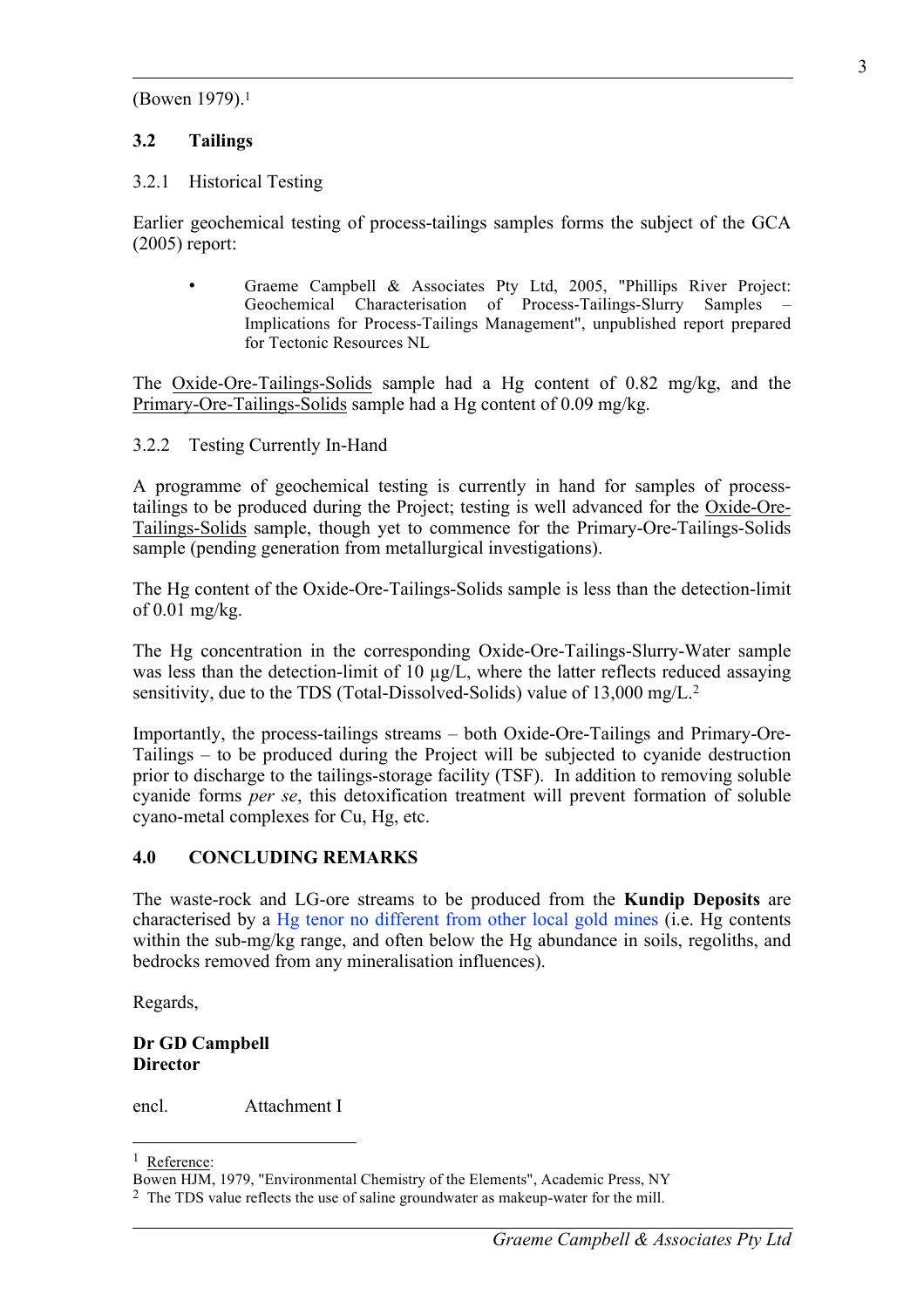# **ATTACHMENT I**

# **GEOLOGY AND MINERALISATION OVERVIEW FOR KUNDIP AND TRILOGY DEPOSITS**

*Graeme Campbell & Associates Pty Ltd*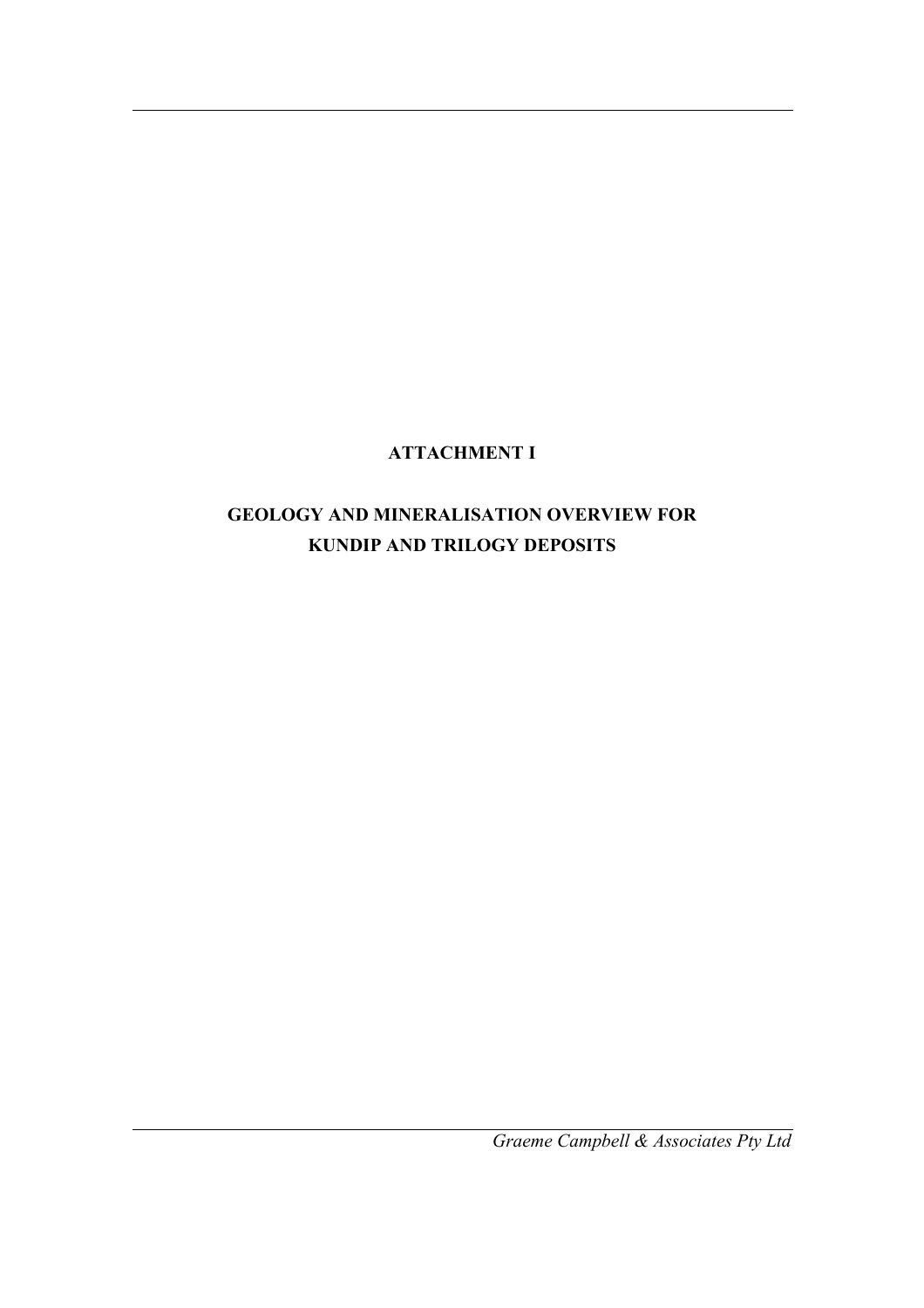

**ACH MINERALS PTY LTD**

#### **REPORT ON THE MINERALISATION STYLES AT THE KUNDIP AND TRILOGY DEPOSITS WITHIN THE RAVENSTHORPE GOLD PROJECT (RGP)**

**November 2018**

ABN: 89 609 225 023

Suite 5 11 Ventnor Avenue West Perth, 6005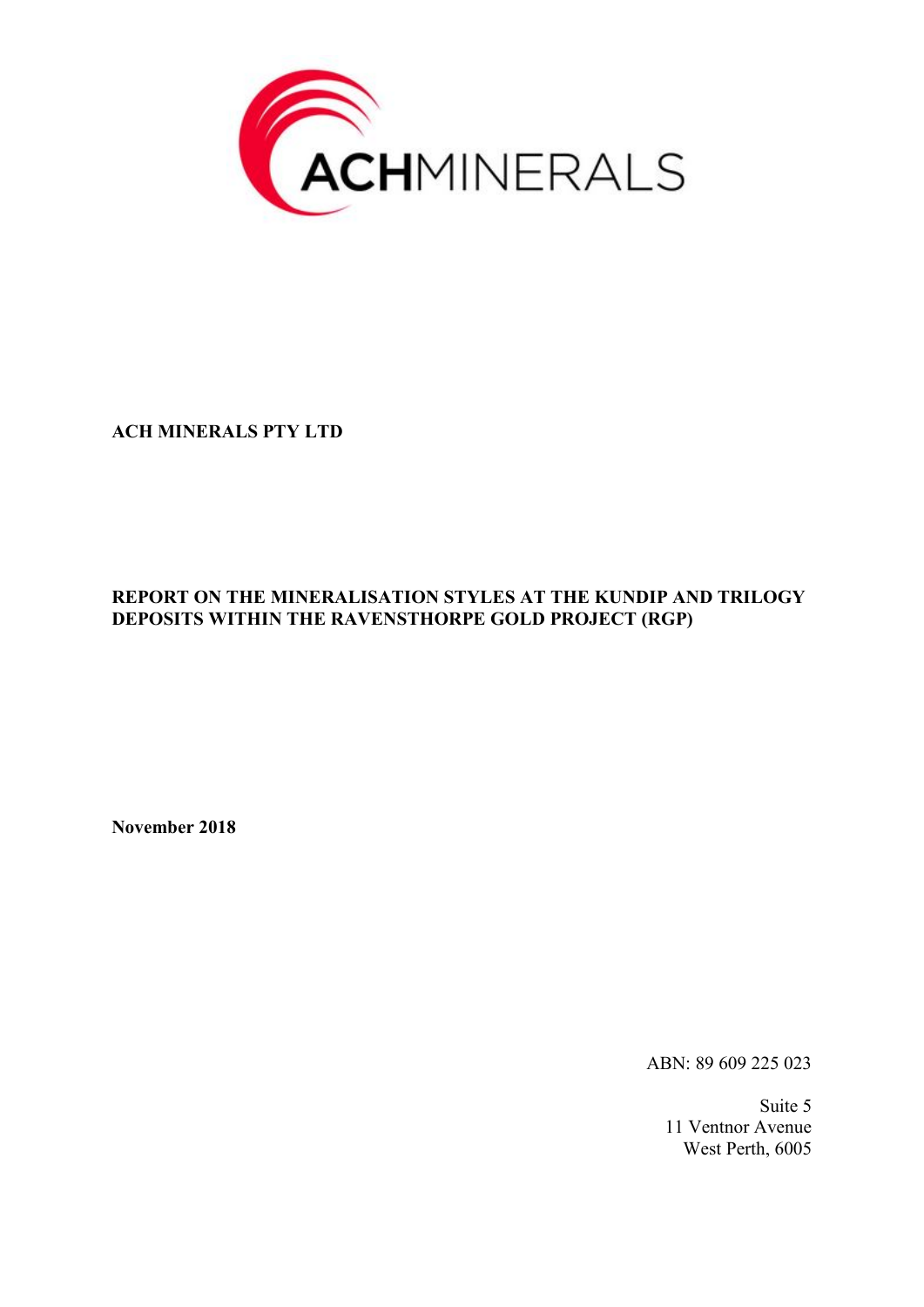# **EXECUTIVE SUMMARY**

The Ravensthorpe area contains two distinct tectonostratigraphic terranes that are the Archean Ravensthorpe Greenstone Belt and the Proterozoic Mount Barren Group metasediments.

The Archean greenstone belt (c. 2990-2960 Ma) is centred on the town of Ravensthorpe and is further subdivided into the Carlingup, Ravensthorpe and Cocanarup Terranes (Witt, 1998). The three Archean Terranes display a variety of geological units that extend from ultramafic komatiites, basalts and Banded Iron Formation (BIF) of the Carlingup Terrane through to felsic tonalite intrusive and associated extrusive volcanic units of the Ravensthorpe Terrane.

The Mount Barren Group has been dated at c. 1700 Ma (Fitzsimons and Buchan, 2005) and unconformably overlies the Archean basement to the south over a 120km strike length extending from Bremer Bay to Jerdacuttup. The Mount Barren Group has been interpreted as a shallow-marine sequence with stages of anaerobic conditions (Vallini et. al. 2005). During the Albany-Fraser Orogeny the Mount Barren Group was deformed during multiple phases with peak metamorphism at  $\sim$ 1300 Ma and  $\sim$ 1100 Ma (Spaggiari et.al., 2011).

The Archean Ravensthorpe Greenstone Belt has a long history of mining producing a diverse range of mineral commodities from separate mineralising events and systems. These include the epigenetic Cu-Au (Ag) deposits, the largest of which is the historic Elverdton Copper mine, nickel massive sulphides (RAV8) and nickel laterite (RNO), and the pegmatite hosted lithium (Mt. Cattlin). Mineralisation in the Mount Barren Group is restricted to the SEDEX polymetallic (Ag-Pb-Zn, Cu-Au) Trilogy deposit and associated prospects and is contemporaneous with the Albany-Fraser Orogeny. No mining of Proterozoic mineralisation has occurred.

# **Kundip Au-Cu Mineralisation**

Cu-Au (Ag) mineralization at Kundip is hosted predominantly within the Archean by the Annabelle Volcanics and is mostly within 2 km of the contact with the Manyutup Tonalite. A spatial association between small, medium-grained tonalite plutons and centres of mineralisation has also been recognised with occurrences at Mount Cattlin, Mount McMahon, and micro-tonalitic dykes at Kundip.

Mineralisation at Kundip is hosted in structurally controlled, narrow  $(\sim 2 \text{ m})$  en-echelon, quartz and massive sulphide veins hosted within shear zones and tensional fractures related to the amalgamation of the Ravensthorpe and Carlingup Terranes.

The most common sulphides are pyrite (FeS2) followed by chalcopyrite (CuFeS2) and pyrrhotite (FeSx-1). Sulphides occur as massive to semi-massive and as thin veinlets along fractures. Gold occurs as free gold and as inclusions within the pyrite. Trace element data within the sulphides and gangue minerals is shown below;

- Pyrite: Fe, S (Au, Ag, Co, Bi, Tl, As, Ni)
- Chalcopyrite: Cu, Fe, S (Ag, Se)
- Chlorite: Al, Mg, Fe, Si  $(Zn, Th, U, Zr, Na, V)$

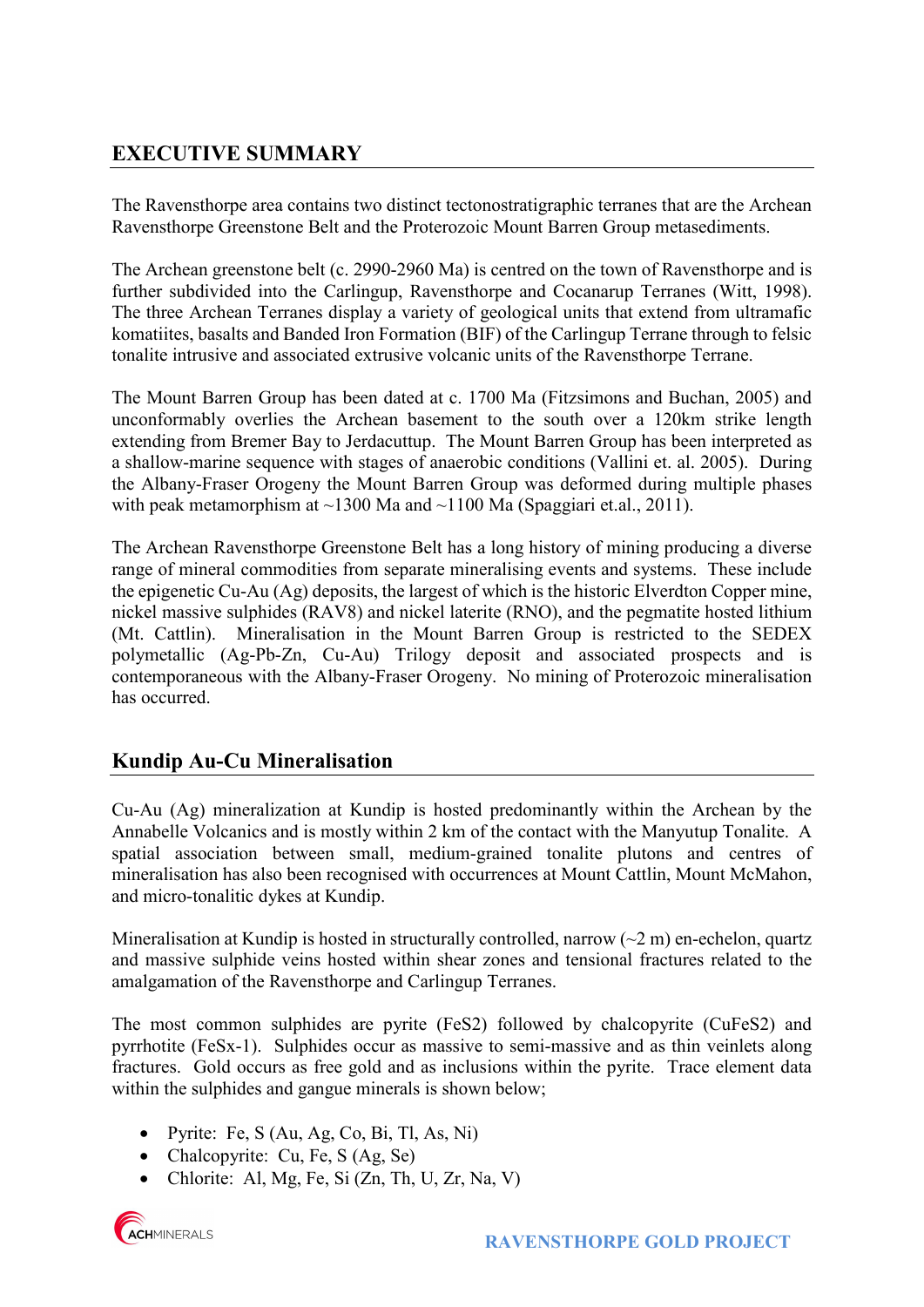- Muscovite:  $K(Rb, Ti)$
- Ankerite: Ca, Mn (Sr)

The geochemistry element data has identified a depletion of W and Sn characteristically used as pathfinders in Orogenic gold systems in the Yilgarn Craton. Element ratio plots generated from the multi-element data (Co vs Ni, Au vs Te, Au vs Ag) indicate Kundip is more closely correlated to a magmatic hydrothermal setting and not an Orogenic Yilgarn gold system.

Within the oxide zones mineralogy consists of gossanous hematite-goethite-quartz veining replacing pyrite-chalcopyrite, as well as traces of native copper, azurite and malachite. There tends to be copper depletion in the oxide zone with secondary copper hypogene minerals (bornite, digenite, chalcocite and covellite) forming supergene mineralisation at the fresh rock boundary.

## **Trilogy Polymetallic Mineralisation**

The Trilogy deposit is a polymetallic massive sulphide "SEDEX" deposit hosted within conductive graphitic phyllites of the Proterozoic Mount Barren metasediments. The deposit is situated proximal to the large regional scale Whoogarup Fault which is thought to have a large influence on basin architecture in the Mount Barren Group and thus is an important control for focussing hydrothermal fluids.

The deposit has a strike length of 350 m orientated northeast and dips shallowly at 40° to the southeast, extending down-dip for 320 m. The mineralisation is broadly stratiform to the metasediments with three main sub-parallel ore zones (A, B and C) that vary in width between 10 to 20 m in thickness. The lodes are separated by up to 30m of waste rock. Several secondary, parallel sulphide lodes exist both in the footwall and hangingwall.

There are two different styles of mineralisation present at Trilogy;

- 1. Ag-Pb-Zn massive-banded style typical of Proterozoic stratiform sediment-hosted Zn-Pb-Ag deposits (SEDEX) as characterised by McGoldrick and Large (1998);
- 2. Cu-Au stringer-style mineralisation, contained within a silicified envelope that hosts the mineralisation.

The SEDEX lodes at Trilogy (B and C lodes) are comprised of massive and banded sulphides of pyrite, galena/anglesite and sphalerite with minor chalcopyrite. The mineralised lenses typically contain 70% sulphide and vary in thickness from a few centimetres to several metres. Base metal mineralisation at Trilogy is believed to be syngenetic to sedimentation with oxidised metal-charged fluids permeating into the reactive and permeable laminated reduced phyllites. Deformation during the Albany-Fraser Orogeny of the massive-banded sulphides with the sediments corroborates the syngenetic nature of mineralisation.

Analogous to other SEDEX deposits, Trilogy displays a complex geochemical relationship with various deleterious trace metals occurring in concentrations that would result in smelter penalties. These include, As, Cd, In, Hg, Sb and Bi.